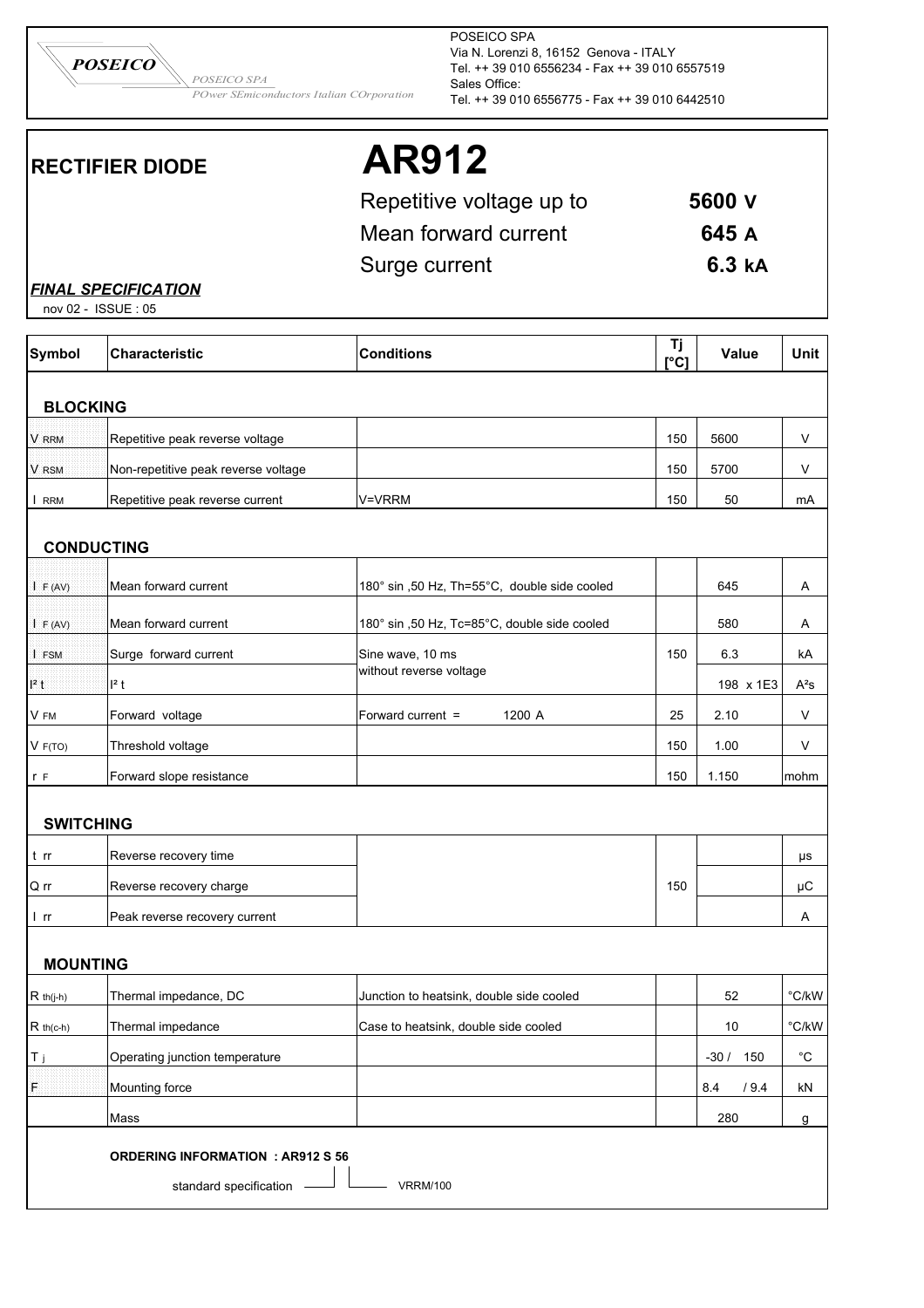# **AR912 RECTIFIER DIODE**

*POSEICO SPA POwer SEmiconductors Italian COrporation POSEICO*

FINAL SPECIFICATION nov 02 - ISSUE : 05

### **DISSIPATION CHARACTERISTICS**

#### SQUARE WAVE





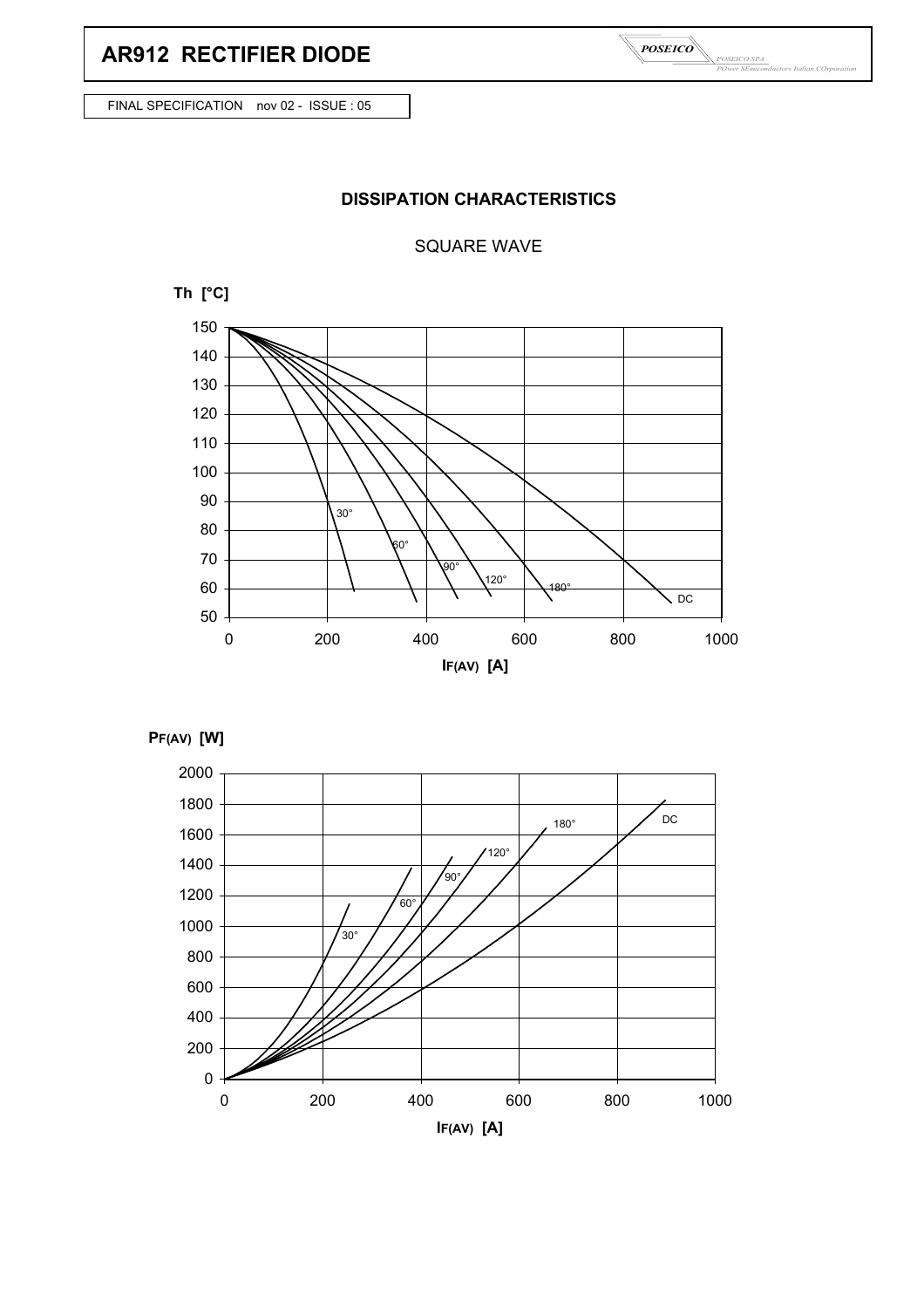## **AR912 RECTIFIER DIODE**

*POSEICO SPA POwer SEmiconductors Italian COrporation POSEICO*

FINAL SPECIFICATION nov 02 - ISSUE : 05

## **DISSIPATION CHARACTERISTICS**